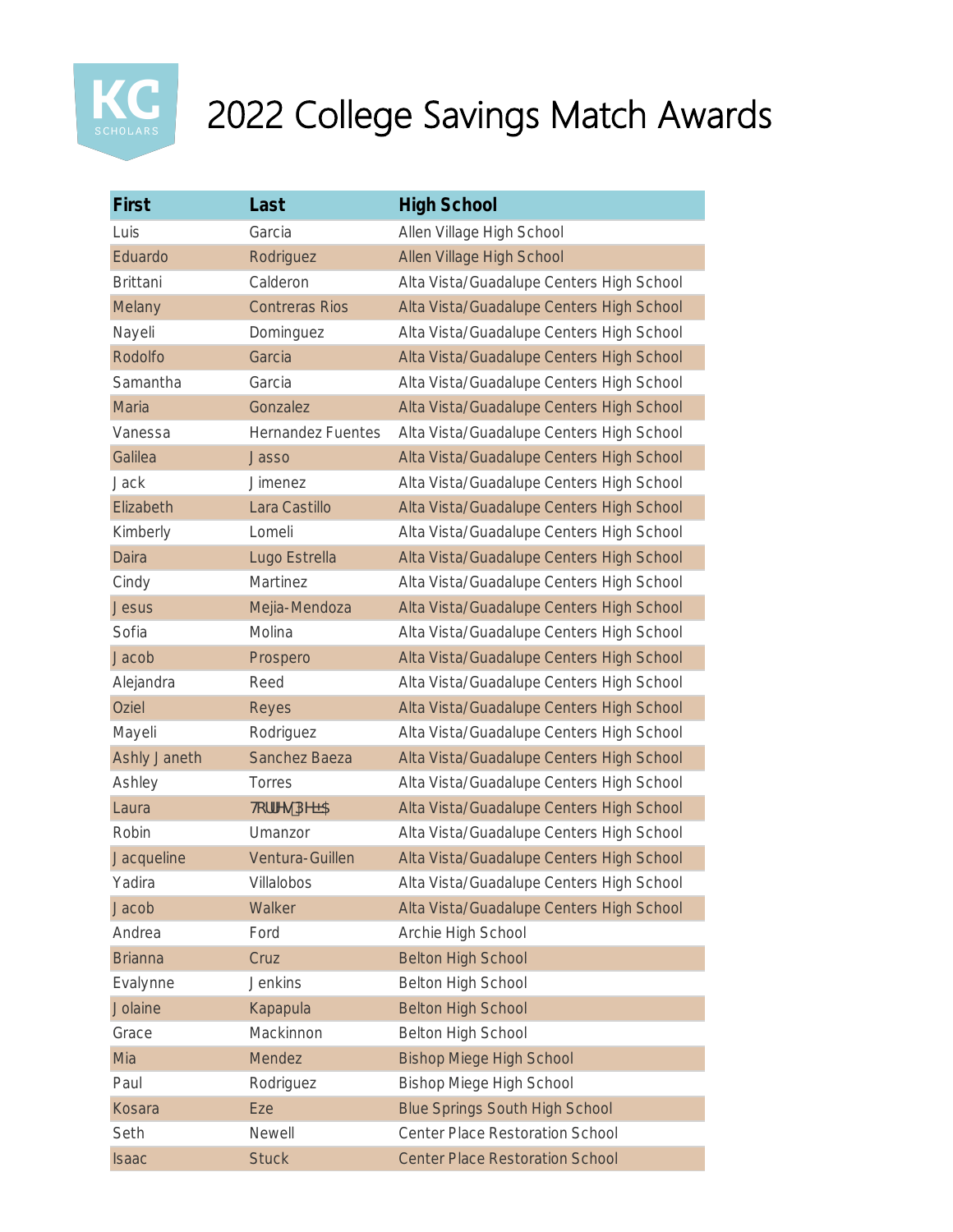

| First                   | Last                  | <b>High School</b>                   |
|-------------------------|-----------------------|--------------------------------------|
| Hadassah                | Voth                  | Christ Prepatory Academy             |
| Carla                   | Alcantar              | <b>Cristo Rey</b>                    |
| Danai                   | <b>Bravo</b>          | Cristo Rey                           |
| <b>Fatima Guadalupe</b> | Calderon Zamudio      | <b>Cristo Rey</b>                    |
| Eduardo                 | Moya                  | Cristo Rey                           |
| <b>Rosalie</b>          | Saenz                 | <b>Cristo Rey</b>                    |
| Madeleine               | Albert                | East High School                     |
| Neema                   | <b>Bahati</b>         | East High School                     |
| Bitayingingwa           | Cyrille               | East High School                     |
| <b>Marisol</b>          | Green                 | East High School                     |
| Luis                    | <b>Isbell</b>         | East High School                     |
| Asha                    | Kabwe                 | East High School                     |
| Tran                    | Kha                   | East High School                     |
| Ngan                    | Le                    | East High School                     |
| Khaleed                 | <b>Mims</b>           | East High School                     |
| Ungwa                   | Mwamba                | East High School                     |
| Maria                   | Nunez Villanueva      | East High School                     |
| Idris                   | Patterson             | East High School                     |
| Semira                  | Said                  | East High School                     |
| Martin                  | Sumbu                 | East High School                     |
| Richard                 | Sumbu                 | East High School                     |
| Angelani                | Tawimbi               | East High School                     |
| Taniah                  | Thomas-Mcclenton      | East High School                     |
| Egan                    | Fultz                 | <b>Ewing Marion Kauffman School</b>  |
| Alyanissa               | Lara                  | Ewing Marion Kauffman School         |
| Jose                    | <b>Banales Flores</b> | Fort Osage High School               |
| Bradyn                  | Banasik               | Fort Osage High School               |
| Cadence                 | Clevenger             | Fort Osage High School               |
| Saiid                   | Abdi                  | Frontier School of Excellence        |
| Othniel                 | Agbavor               | <b>Frontier School of Excellence</b> |
| Leilo                   | Ali                   | Frontier School of Excellence        |
| Givanna                 | <b>Atkins</b>         | <b>Frontier School of Excellence</b> |
| <b>Brisa</b>            | Bautista              | Frontier School of Excellence        |
| <b>Nimo</b>             | Gudal                 | <b>Frontier School of Excellence</b> |
| Diya                    | Gurung                | Frontier School of Excellence        |
| Feysal                  | <b>Hussein</b>        | <b>Frontier School of Excellence</b> |
| Ruby                    | Mateo                 | Frontier School of Excellence        |
| Fehima                  | Mohamed               | <b>Frontier School of Excellence</b> |
| Ethan                   | Padilla               | Frontier School of Excellence        |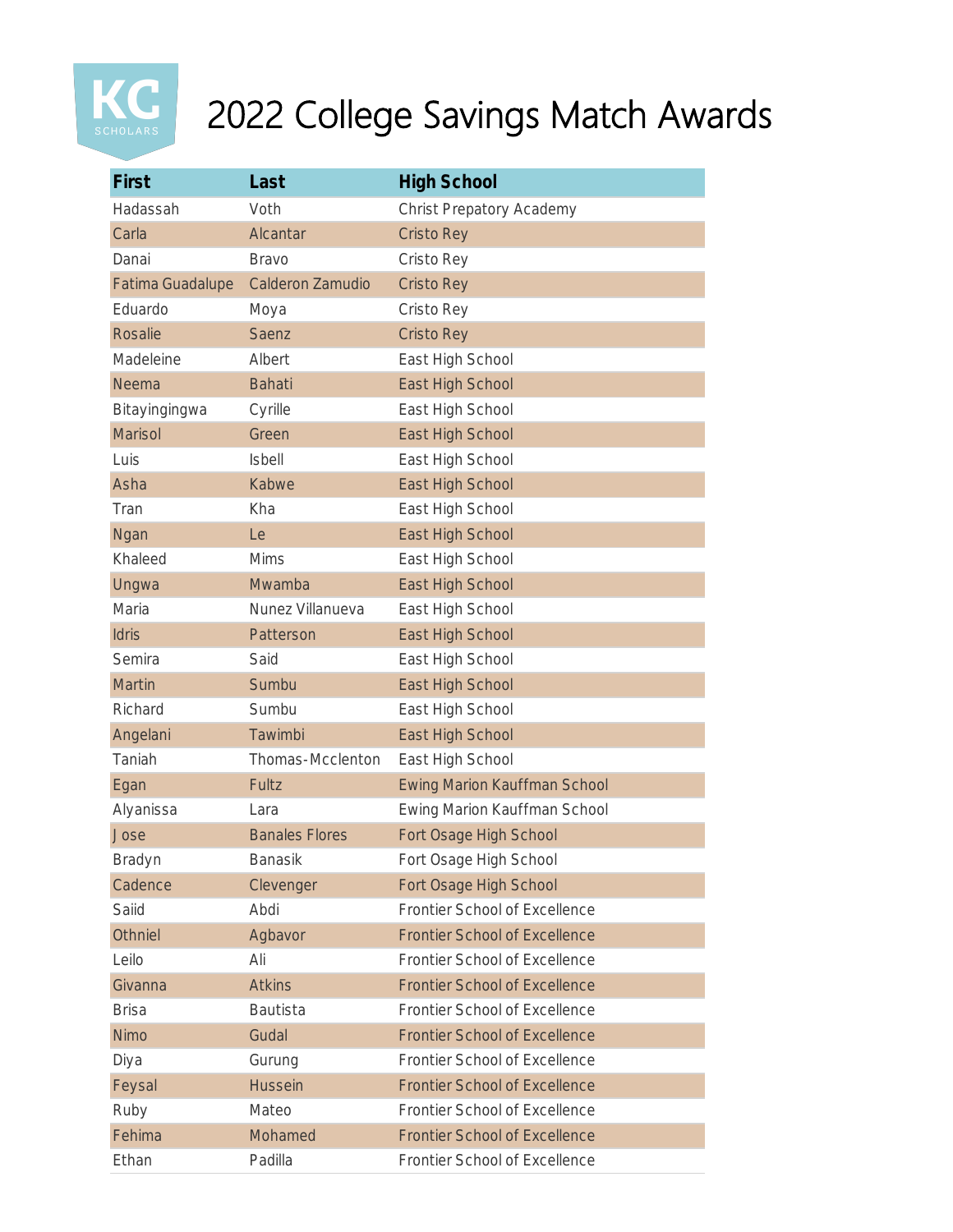

| First          | Last                   | <b>High School</b>                    |
|----------------|------------------------|---------------------------------------|
| Maria Paula    | <b>Palafox Morales</b> | <b>Frontier School of Excellence</b>  |
| <b>Niara</b>   | <b>Simons</b>          | Frontier School of Excellence         |
| <b>Halil</b>   | <b>Keles</b>           | <b>Frontier STEM High School</b>      |
| Yamilet        | Rodriguez              | Frontier STEM High School             |
| Myah           | <b>Myrick</b>          | <b>Grain Valley High School</b>       |
| Phylicia       | Phillips Randolph      | <b>Grandview High School</b>          |
| Lucas          | Devenney               | Harrisonville High School             |
| Ga'Nae         | Pettiford-Maxi         | Hogan Preparatory Academy High School |
| Amy            | Pham                   | Homeschooled                          |
| Khadija        | Abdule                 | J.C. Harmon High School               |
| <b>Binod</b>   | <b>Bhujel</b>          | J.C. Harmon High School               |
| Maria          | Ceballos               | J.C. Harmon High School               |
| <b>Isaac</b>   | Cervantes              | J.C. Harmon High School               |
| Sebastian      | Garcia Arroniz         | J.C. Harmon High School               |
| Kamahni        | Jackson                | J.C. Harmon High School               |
| Kamahni        | Jackson                | J.C. Harmon High School               |
| Jacqueline     | <b>Martinez Huerta</b> | J.C. Harmon High School               |
| Macario        | Montero                | J.C. Harmon High School               |
| Alejandro      | Rodriguez              | J.C. Harmon High School               |
| Trinity        | Huntamer               | Kearney High School                   |
| Tayja          | Harper                 | Lee's Summit High School              |
| Axel           | Littlepage-Holmes      | Lee's Summit High School              |
| <b>Stormie</b> | Murphy                 | Lee's Summit High School              |
| Kiera          | Lor                    | Lee's Summit North High School        |
| Reem           | Alterjalli             | Lee's Summit West High School         |
| Dylan          | Auduong                | Liberty High School                   |
| Zeniya         | French                 | <b>Liberty High School</b>            |
| Victoria       | Ewiwile                | Liberty North High School             |
| Jayla          | Smith                  | <b>Liberty North High School</b>      |
| Scarlett       | Stoops                 | Liberty North High School             |
| Zouhour        | Abdillahi              | Lincoln College-Prep Academy          |
| Koushik        | <b>Bhowmik</b>         | Lincoln College-Prep Academy          |
| Samaiyah       | Crawford               | Lincoln College-Prep Academy          |
| Kathryn        | Glaser                 | Lincoln College-Prep Academy          |
| <b>Natalia</b> | Reyes Medina           | Lincoln College-Prep Academy          |
| Eleni          | Rousis                 | Lincoln College-Prep Academy          |
| Adeyeye        | Adebawore              | North Kansas City High School         |
| Solomon        | Aganya                 | North Kansas City High School         |
| Reanna         | Alshalabi              | North Kansas City High School         |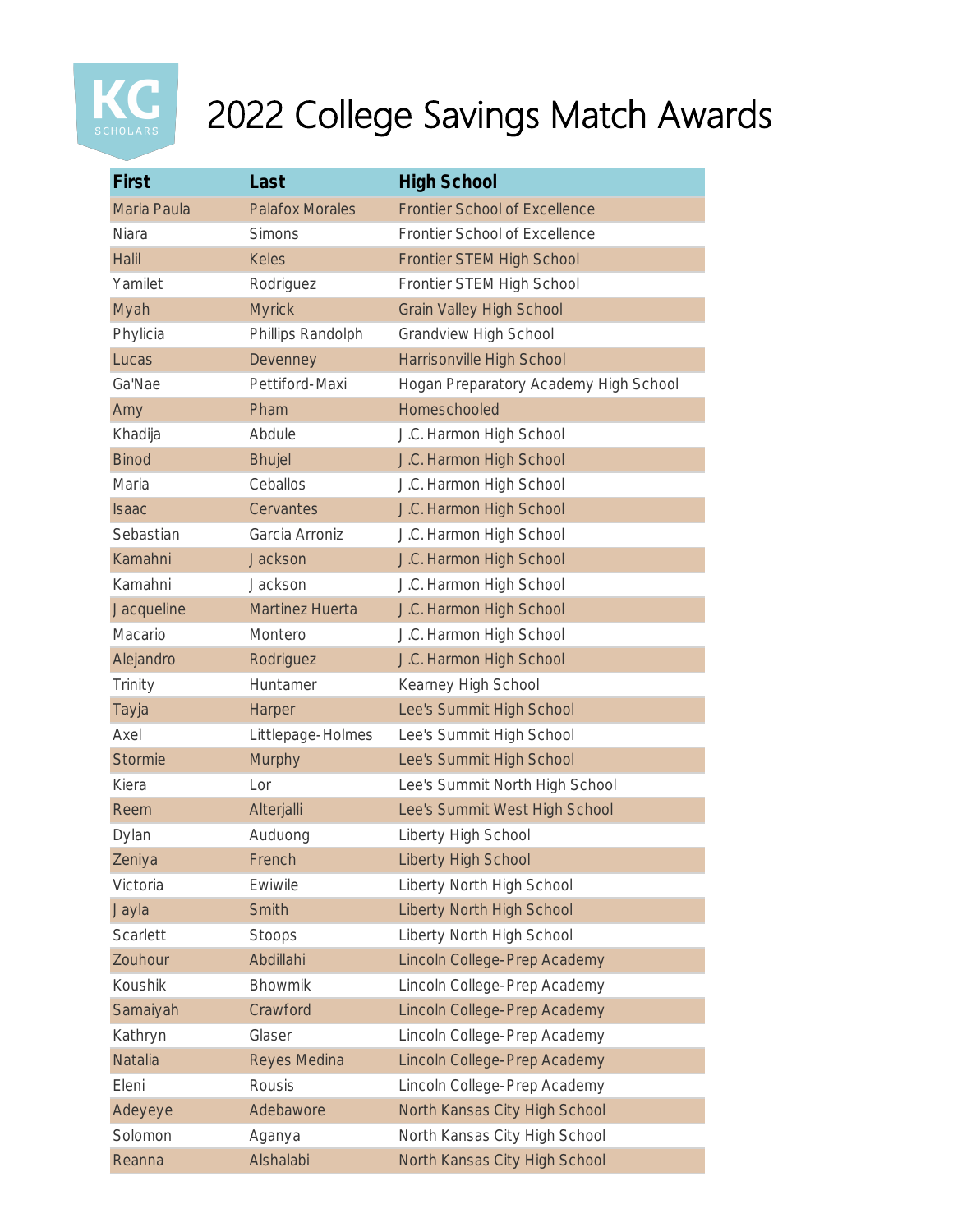

| First          | Last             | <b>High School</b>                    |
|----------------|------------------|---------------------------------------|
| Elijah         | Andrews          | North Kansas City High School         |
| Sadia          | Arome            | North Kansas City High School         |
| Naika          | <b>Benoit</b>    | North Kansas City High School         |
| <b>Nicole</b>  | Chazaro-Lara     | North Kansas City High School         |
| Natalia        | Granados         | North Kansas City High School         |
| Cindy          | Huynh            | North Kansas City High School         |
| Ahmed          | Mohamed          | North Kansas City High School         |
| Amal           | Mohamud          | North Kansas City High School         |
| Sang           | Nguyen           | North Kansas City High School         |
| Vy             | Nguyen           | North Kansas City High School         |
| Ignacio        | Pelico-Cuyuch    | North Kansas City High School         |
| Paige          | <b>Strauch</b>   | North Kansas City High School         |
| Diego          | Vega Ricardez    | North Kansas City High School         |
| Joshua         | Young            | North Kansas City High School         |
| Johana         | Coyoy            | Northeast High School                 |
| Esmeralda      | Espino           | Northeast High School                 |
| Tu             | Nguyen           | Northeast High School                 |
| Mae            | Pyo              | Northeast High School                 |
| <b>Bryan</b>   | Ramirez          | Northeast High School                 |
| Adrian         | Walker           | Northeast High School                 |
| Samantha       | Guzman-Solis     | Notre Dame De Sion School             |
| Tavon          | Smith Jr         | <b>NULL</b>                           |
| Peyton         | Shaver           | Oak Grove High School                 |
| Lillian        | Spradley         | Oak Grove High School                 |
| Simeon         | Weaver           | Oak Grove High School                 |
| <b>Nora</b>    | <b>Martin</b>    | Oak Park High School                  |
| <b>Tyler</b>   | Shaffer-Obando   | Oak Park High School                  |
| Tuyet-My       | Tran             | Oak Park High School                  |
| Josey          | Willard          | Oak Park High School                  |
| Qosai          | <b>Daifallah</b> | Olathe East Senior High School        |
| Mercy          | David            | Olathe East Senior High School        |
| Isabella       | Vaccaro          | <b>Olathe East Senior High School</b> |
| Kelly          | Мссоу            | Olathe North Senior High School       |
| <b>Bamlaku</b> | <b>Kifle</b>     | <b>Olathe Northwest High School</b>   |
| Victor         | Vaccaro          | Olathe Northwest High School          |
| <b>Meklit</b>  | Zewdie           | <b>Olathe Northwest High School</b>   |
| Rygel          | Graven           | Olathe West High School               |
| Yasmine        | Valdez           | <b>Olathe West High School</b>        |
| Betshelote     | Alemayehu        | Park Hill High School                 |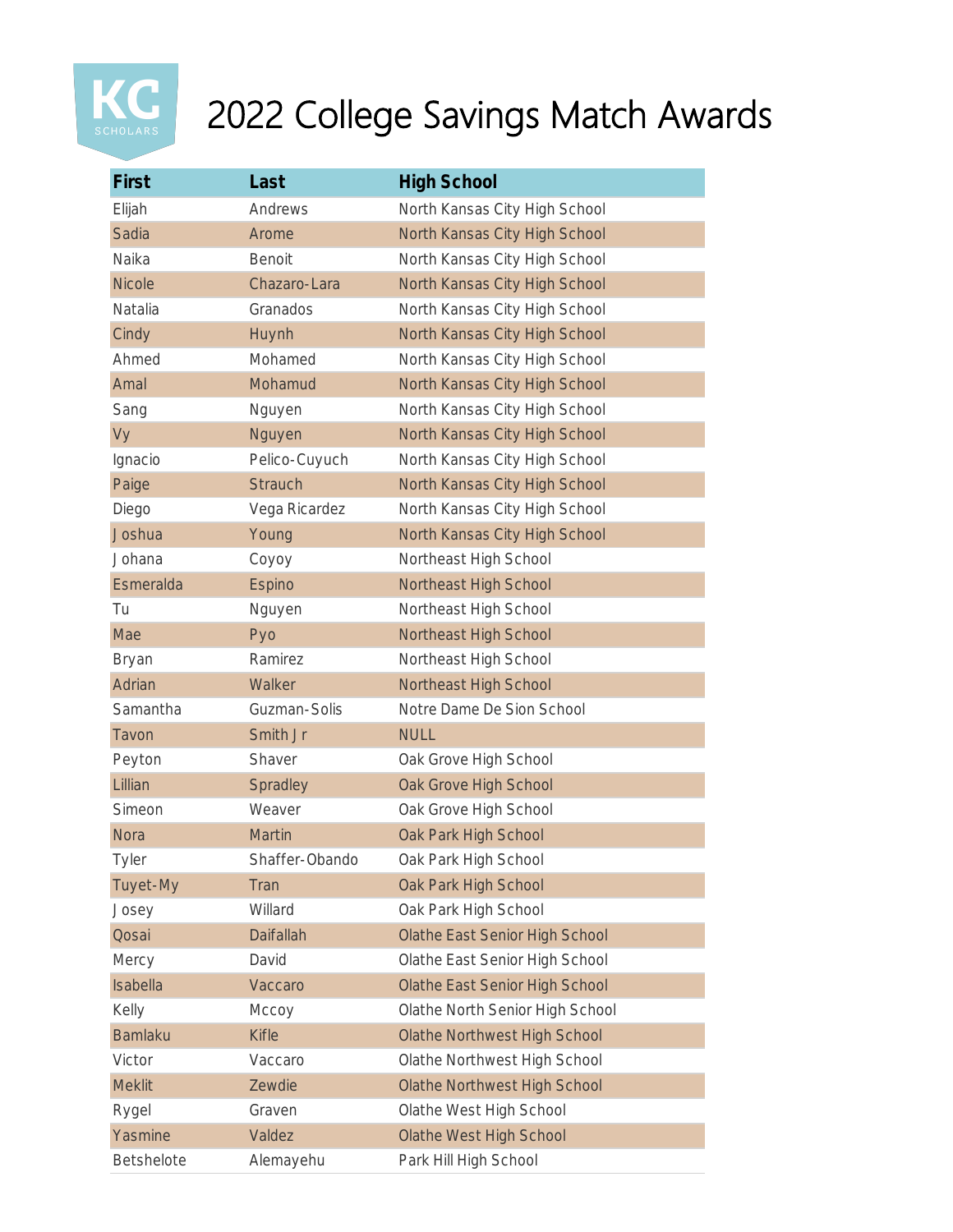

| First        | Last                   | <b>High School</b>                                |
|--------------|------------------------|---------------------------------------------------|
| Claire       | Allen                  | Park Hill High School                             |
| Michael      | Assefa                 | Park Hill High School                             |
| Jackson      | Cobb                   | Park Hill High School                             |
| Jacob        | Conway                 | Park Hill High School                             |
| Lilly        | <b>Eubanks</b>         | Park Hill High School                             |
| Elijah       | Franco                 | Park Hill High School                             |
| Christian    | Keterew                | Park Hill High School                             |
| Skylar       | Land                   | Park Hill High School                             |
| Yosep        | Maeng                  | Park Hill High School                             |
| Jaeda        | Stroud                 | Park Hill High School                             |
| Jenloveima   | William                | Park Hill High School                             |
| Alesziah     | Rodriguez              | Park Hill South High School                       |
| Ashli        | <b>Miles</b>           | <b>Platte County High School</b>                  |
| Zoey         | Coale                  | Pleasant Hill High School                         |
| Peyton       | Madison                | Pleasant Hill High School                         |
| Skylar       | Hammond                | Raytown Senior High School                        |
| Audrey       | Turner                 | Raytown Senior High School                        |
| Micaiah      | Williams               | Raytown South High School                         |
| Raul         | <b>Diaz</b>            | Rockhurst High School                             |
| Samreen      | Aqeel                  | Ruskin Senior High School                         |
| Kemarah      | Beaman                 | Ruskin Senior High School                         |
| Alise        | Collier                | Ruskin Senior High School                         |
| Mar'Sha      | Perez                  | Ruskin Senior High School                         |
| Shonte       | Potts                  | Ruskin Senior High School                         |
| Bayan        | Qarini                 | Ruskin Senior High School                         |
| Awais        | Shahid                 | Ruskin Senior High School                         |
| Samyah       | Smith                  | <b>Ruskin Senior High School</b>                  |
| Aweng        | Ater                   | Shawnee Mission North High School                 |
| Erika        | <b>Garcia Reyes</b>    | Shawnee Mission North High School                 |
| Sophia       | Jackson                | Shawnee Mission Northwest High School             |
| Da Shaun     | King                   | Shawnee Mission Northwest High School             |
| Lila         | Montor                 | Shawnee Mission Northwest High School             |
| Jaelynn      | Rodriguez              | Shawnee Mission Northwest High School             |
| Erica        | Thompson               | Shawnee Mission Northwest High School             |
| Isabella     | <b>Brito Hernandez</b> | <b>Shawnee Mission West High School</b>           |
| Danyeli      | Ramos                  | Shawnee Mission West High School                  |
| <b>Elise</b> | Goring                 | St. Michael the Archangel Catholic High<br>School |
| Layla        | Cranston               | St. Teresa's Academy                              |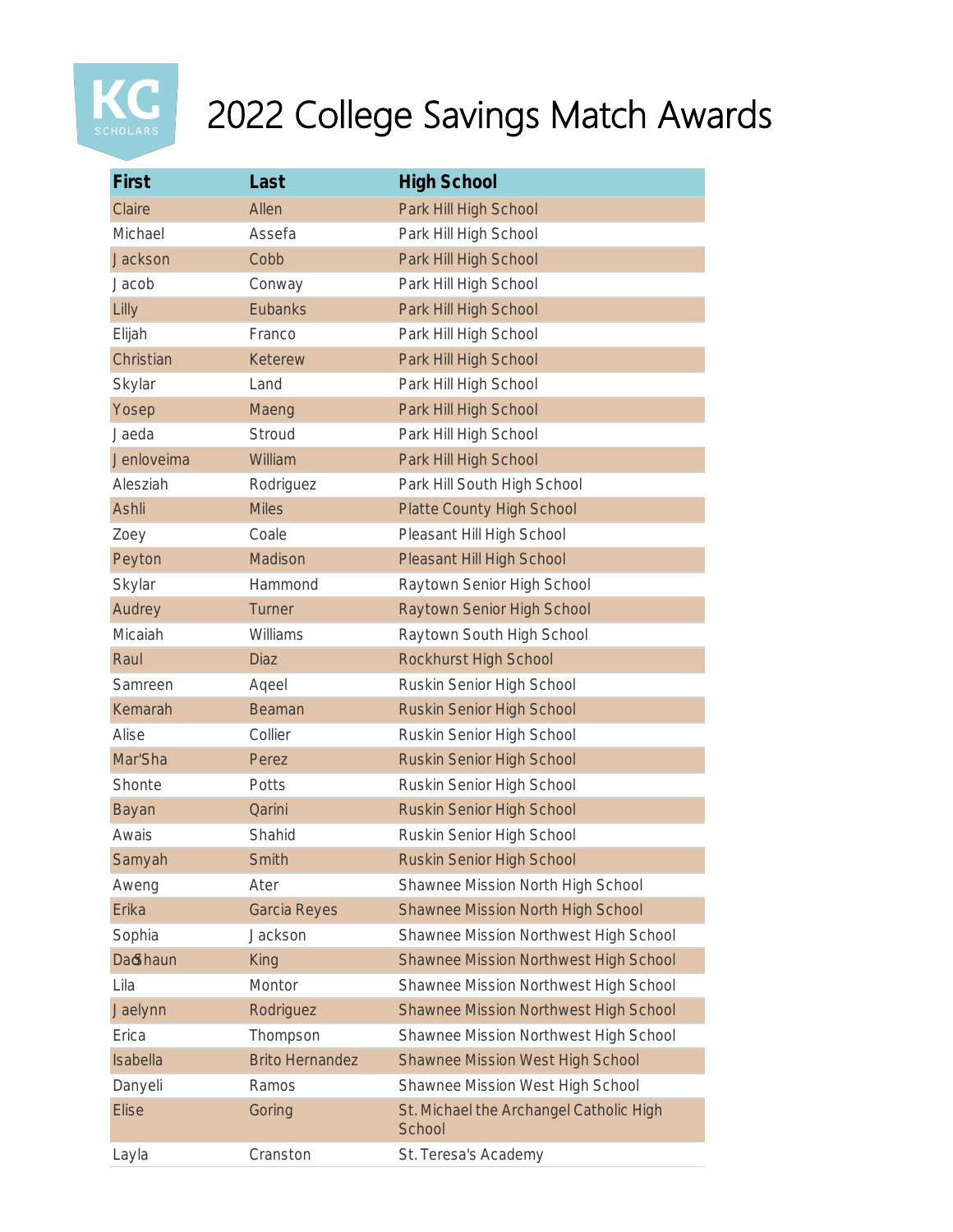

| First          | Last             | <b>High School</b>             |
|----------------|------------------|--------------------------------|
| Fernanda       | <b>Diaz</b>      | St. Thomas Aquinas High School |
| Natalia        | Joseph           | St. Thomas Aquinas High School |
| Fenani         | Yassin           | <b>Staley High School</b>      |
| Cody           | <b>Brown</b>     | Sumner Academy                 |
| Leslie         | Diaz Marin       | <b>Sumner Academy</b>          |
| Diana          | Duron            | Sumner Academy                 |
| Diego          | Gudino-Chausse   | <b>Sumner Academy</b>          |
| Alondra        | Maldonado        | Sumner Academy                 |
| Chit           | May              | <b>Sumner Academy</b>          |
| <b>Bezawit</b> | Mengstu          | Sumner Academy                 |
| Manuel         | Olivas Vizcarra  | <b>Sumner Academy</b>          |
| Keneth         | Rodriguez-Acosta | Sumner Academy                 |
| Nadia          | <b>Tapia</b>     | <b>Sumner Academy</b>          |
| Mya            | Daniel           | Truman High School             |
| Kendal         | <b>Rush</b>      | <b>Truman High School</b>      |
| Izel           | Zarate           | Truman High School             |
| Rainy          | Shwe             | <b>Turner High School</b>      |
| Cynthia        | Villicana        | Turner High School             |
| Leilah         | Gonzalez         | Van Horn High School           |
| Yajaira        | Hernandez-Muzo   | Van Horn High School           |
| Ednia          | Puente           | Van Horn High School           |
| Keila          | Ayala            | Washington High School         |
| Kimorah        | Jackson          | <b>Washington High School</b>  |
| Javier         | Madrigal         | Washington High School         |
| Jaydaliz       | Mendez           | Washington High School         |
| Alexandria     | Risley-Kincaid   | Washington High School         |
| Nevaeh         | Rosa             | <b>Washington High School</b>  |
| <b>Ikram</b>   | Hashi            | Winnetonka High School         |
| Adam           | Humphrey         | Winnetonka High School         |
| Abigail        | Murray           | Winnetonka High School         |
| Dimitri        | Nguyen           | Winnetonka High School         |
| Dylan          | Nguyen           | Winnetonka High School         |
| Jonah          | Purtle           | Winnetonka High School         |
| Jillian        | Stobaugh         | Winnetonka High School         |
| Lillian        | Welch            | Winnetonka High School         |
| <b>Brianna</b> | Carreon          | Wyandotte High School          |
| Gizela         | Colado           | Wyandotte High School          |
| Heidi          | Contreras Cruz   | Wyandotte High School          |
| Gisselle       | Coronilla-Flores | Wyandotte High School          |